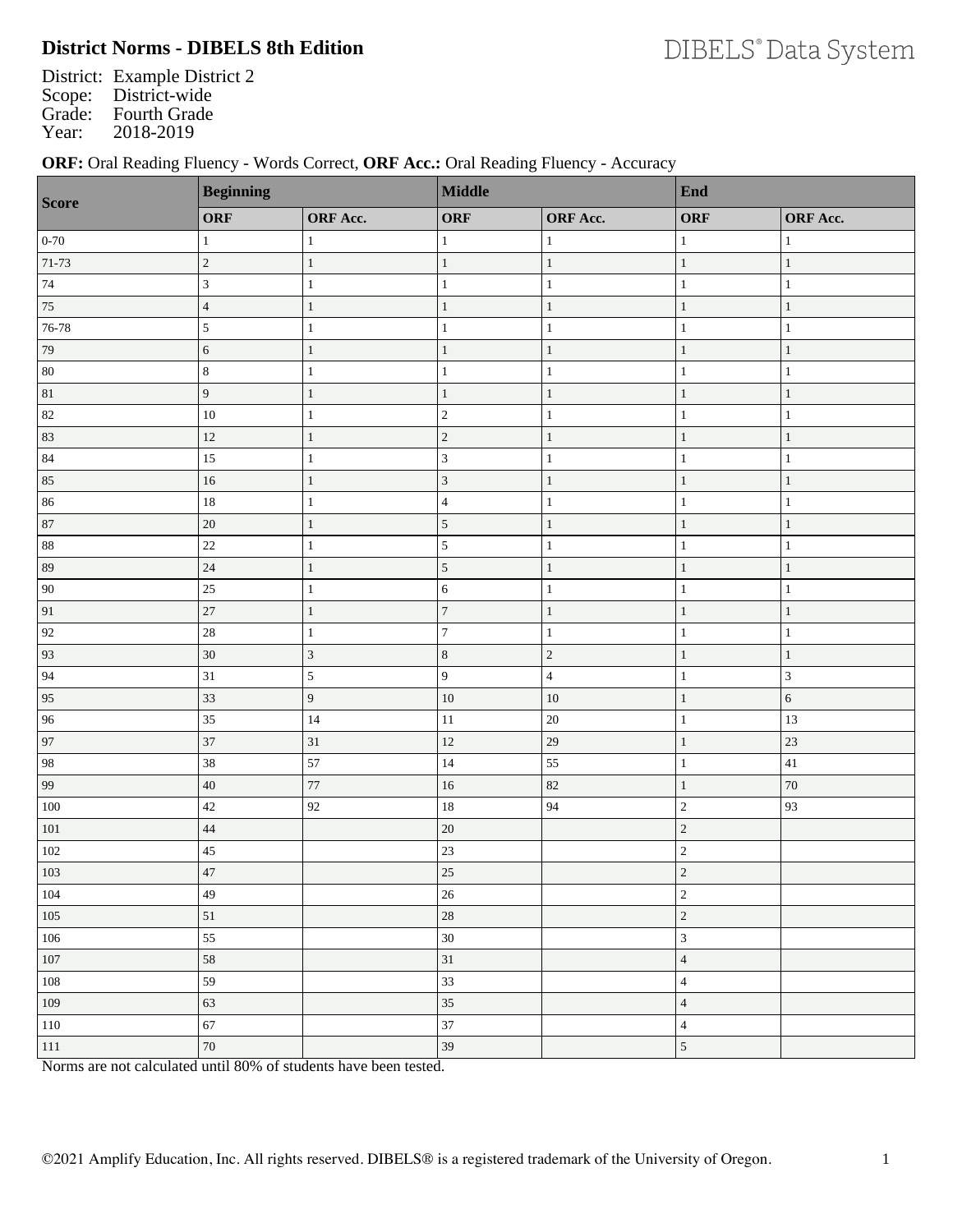## **District Norms - DIBELS 8th Edition**

District: Example District 2 Scope: District-wide Grade: Fourth Grade<br>Year: 2018-2019 2018-2019

### **ORF:** Oral Reading Fluency - Words Correct, **ORF Acc.:** Oral Reading Fluency - Accuracy

| <b>Score</b> | <b>Beginning</b> |          | <b>Middle</b> |                 | End                      |          |
|--------------|------------------|----------|---------------|-----------------|--------------------------|----------|
|              | <b>ORF</b>       | ORF Acc. | ORF           | <b>ORF</b> Acc. | <b>ORF</b>               | ORF Acc. |
| 112          | $72\,$           |          | $40\,$        |                 | 6                        |          |
| 113          | $75\,$           |          | 43            |                 | $\sqrt{6}$               |          |
| 114          | 78               |          | 45            |                 | $\overline{7}$           |          |
| $115\,$      | $80\,$           |          | 47            |                 | $\,8\,$                  |          |
| 116          | 82               |          | 48            |                 | $10\,$                   |          |
| 117          | 84               |          | 50            |                 | $11\,$                   |          |
| 118          | 86               |          | 51            |                 | $11\,$                   |          |
| 119          | 89               |          | 53            |                 | $12\,$                   |          |
| $120\,$      | 91               |          | 55            |                 | 13                       |          |
| $121\,$      | 92               |          | 59            |                 | 15                       |          |
| $122\,$      | 94               |          | 64            |                 | 17                       |          |
| 123          | 95               |          | 67            |                 | 19                       |          |
| 124          | 96               |          | $70\,$        |                 | $20\,$                   |          |
| $125\,$      | 97               |          | 73            |                 | 23                       |          |
| 126          | 98               |          | $78\,$        |                 | $26\,$                   |          |
| 127          | 99               |          | $80\,$        |                 | 29                       |          |
| 128          | 99               |          | 82            |                 | 32                       |          |
| 129          | 99               |          | 84            |                 | 36                       |          |
| 130          | 99               |          | 85            |                 | $40\,$                   |          |
| 131          | 99               |          | 87            |                 | $44\,$                   |          |
| 132          | 99               |          | 90            |                 | 47                       |          |
| 133          | 99               |          | 92            |                 | 49                       |          |
| 134          | 99               |          | 93            |                 | 53                       |          |
| 135          | 99               |          | 95            |                 | 58                       |          |
| 136          | 99               |          | 96            |                 | 63                       |          |
| 137          | 99               |          | 97            |                 | 69                       |          |
| 138          | 99               |          | 98            |                 | 72                       |          |
| 139          | 99               |          | 98            |                 | $76\,$                   |          |
| $140\,$      | 99               |          | 99            |                 | $80\,$                   |          |
| 141          | 99               |          | 99            |                 | $\overline{\textbf{83}}$ |          |
| $142\,$      | 99               |          | 99            |                 | $86\,$                   |          |
| 143          | 99               |          | 99            |                 | $90\,$                   |          |
| $144\,$      | 99               |          | 99            |                 | $92\,$                   |          |
| $145\,$      | 99               |          | 99            |                 | $\ensuremath{94}$        |          |
| $146 - 147$  | 99               |          | 99            |                 | 96                       |          |
| 148          | 99               |          | 99            |                 | 98                       |          |
| 149-328      | 99               |          | 99            |                 | 99                       |          |
| Score count  | 752              | 752      | 751           | $751\,$         | 759                      | 759      |

Norms are not calculated until 80% of students have been tested.